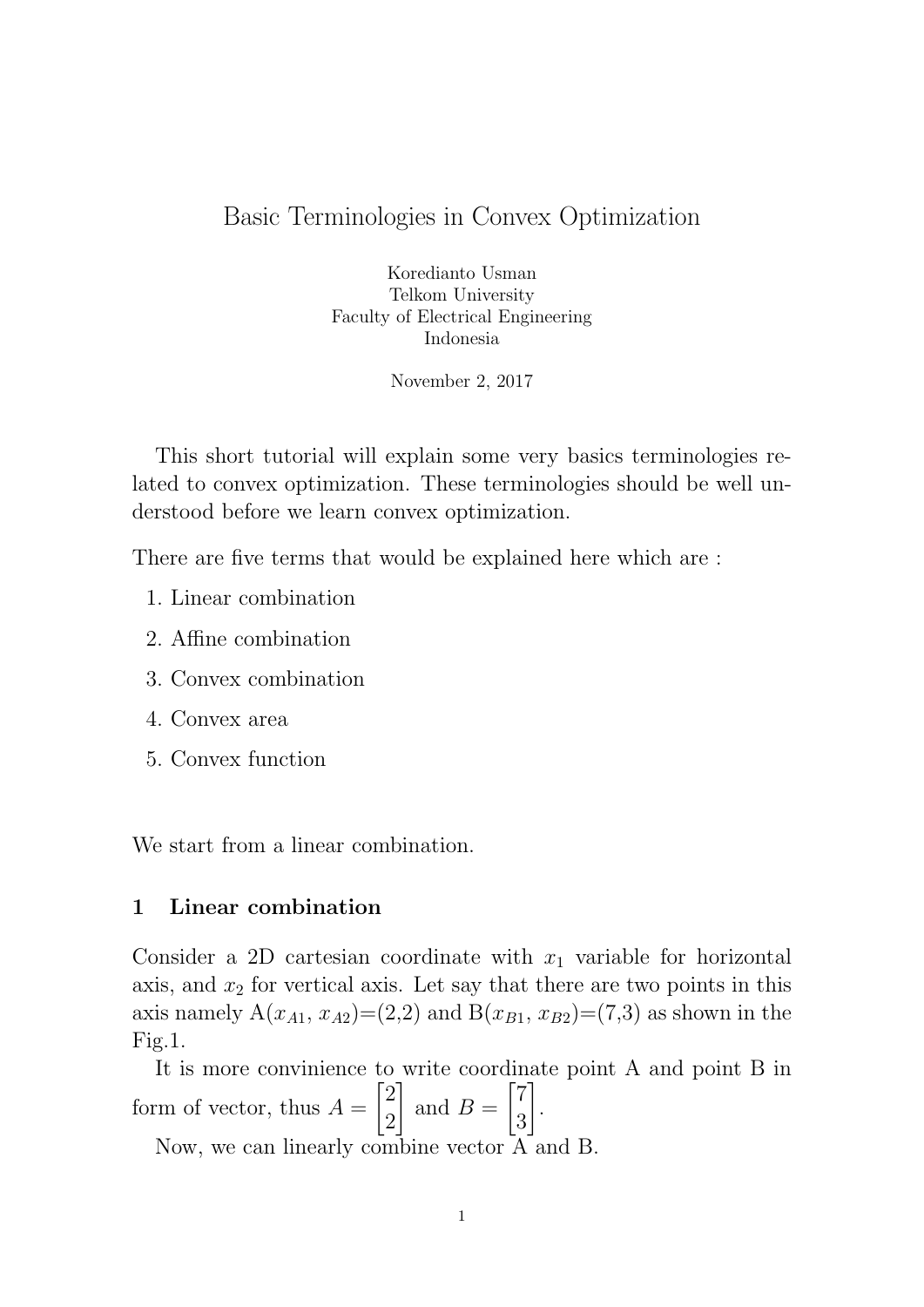

Figure 1: Two points on  $x_1-x_2$  cartesian coordinate.

For example  $2A + B$  will yield another point, say C, which

$$
C = 2A + B = 2\begin{bmatrix} 2 \\ 2 \end{bmatrix} + \begin{bmatrix} 7 \\ 3 \end{bmatrix} = \begin{bmatrix} 11 \\ 7 \end{bmatrix}.
$$
 (1)

Another linear combination for example :  $D = -3A + B$ , which is

$$
D = -3A + B = -3\begin{bmatrix} 2 \\ 2 \end{bmatrix} + \begin{bmatrix} 7 \\ 3 \end{bmatrix} = \begin{bmatrix} 1 \\ -3 \end{bmatrix}.
$$
 (2)

Point C and D can be plotted as shown in Fig. 2.



Figure 2: The linear combination of A and B to produce C and D.

By this simple illustration, we can produce any point in  $x_1 - x_2$ cartesian coordinate by using linear combination of point A and point B.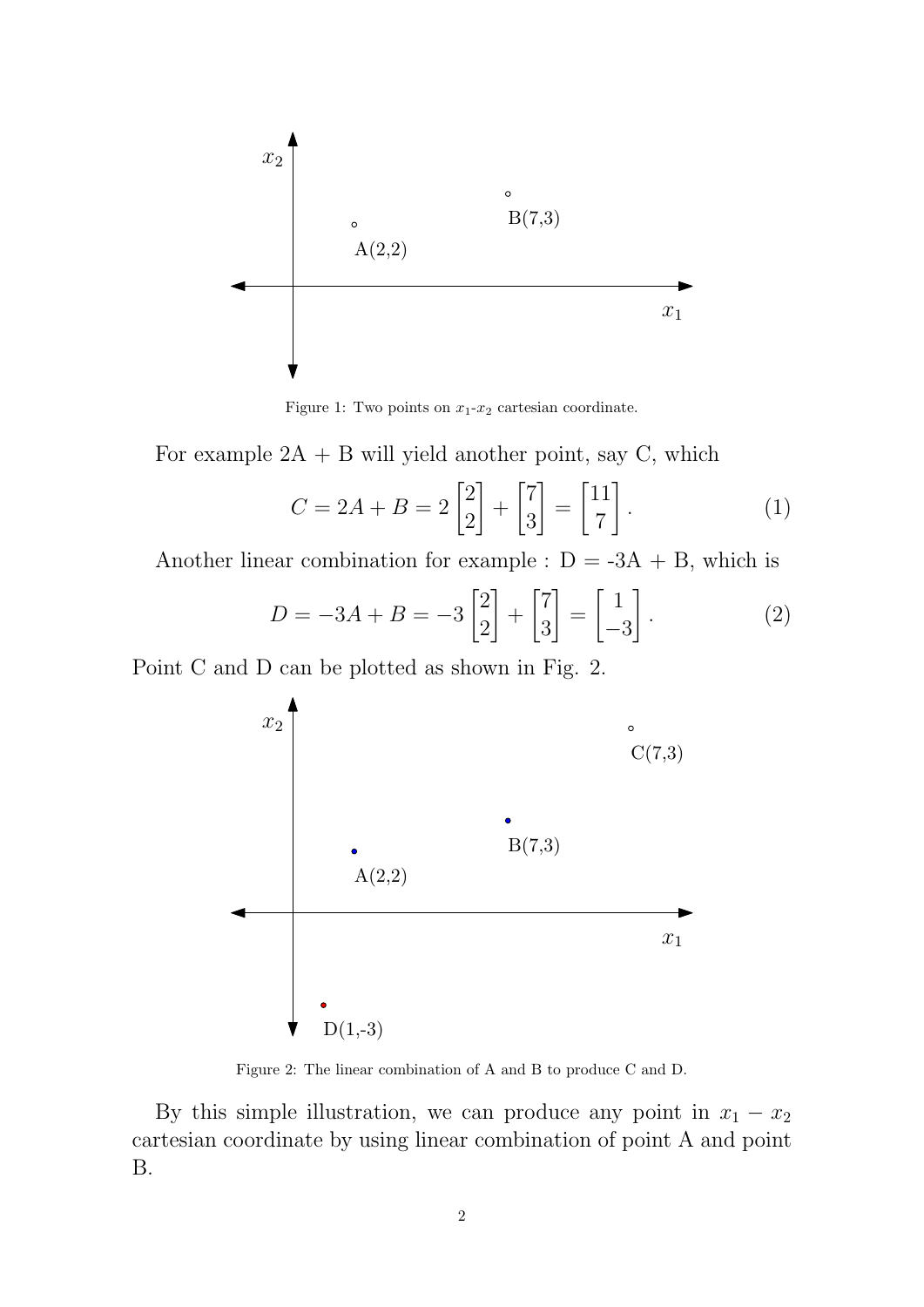We can state this simple statement mathematically as:

Let A and B any points (A $\neq$ B) in cartesian coordinate  $x_1 - x_2$ . Then any points P in this coordinate can be expressed as linear combination of A and B. That is

$$
P = a_1 \cdot A + a_2 \cdot B \tag{3}
$$

for any real values  $a_1$  and  $a_2$ .

This statement is illustrate in Fig.3.



A linear combination of A and B can produce any point in  $x_1-x_2$  cartesian coordinate.

Figure 3: Area of possible results of linear combination of A and B.

# 2 Affine combination

We consider again Point  $A(2,2)$  and point  $B(6,3)$  as in previous example. Also, we consider again a linear combination of Point A and Point B as

$$
P = a_1 \cdot A + a_2 \cdot B \tag{4}
$$

but this time we cannot select  $a_1$  and  $a_2$  freely. Instead, we select that

$$
a_1 + a_2 = 1 \tag{5}
$$

For example, if  $a_1 = 0.5$  and  $a_2 = 0.5$ , then we have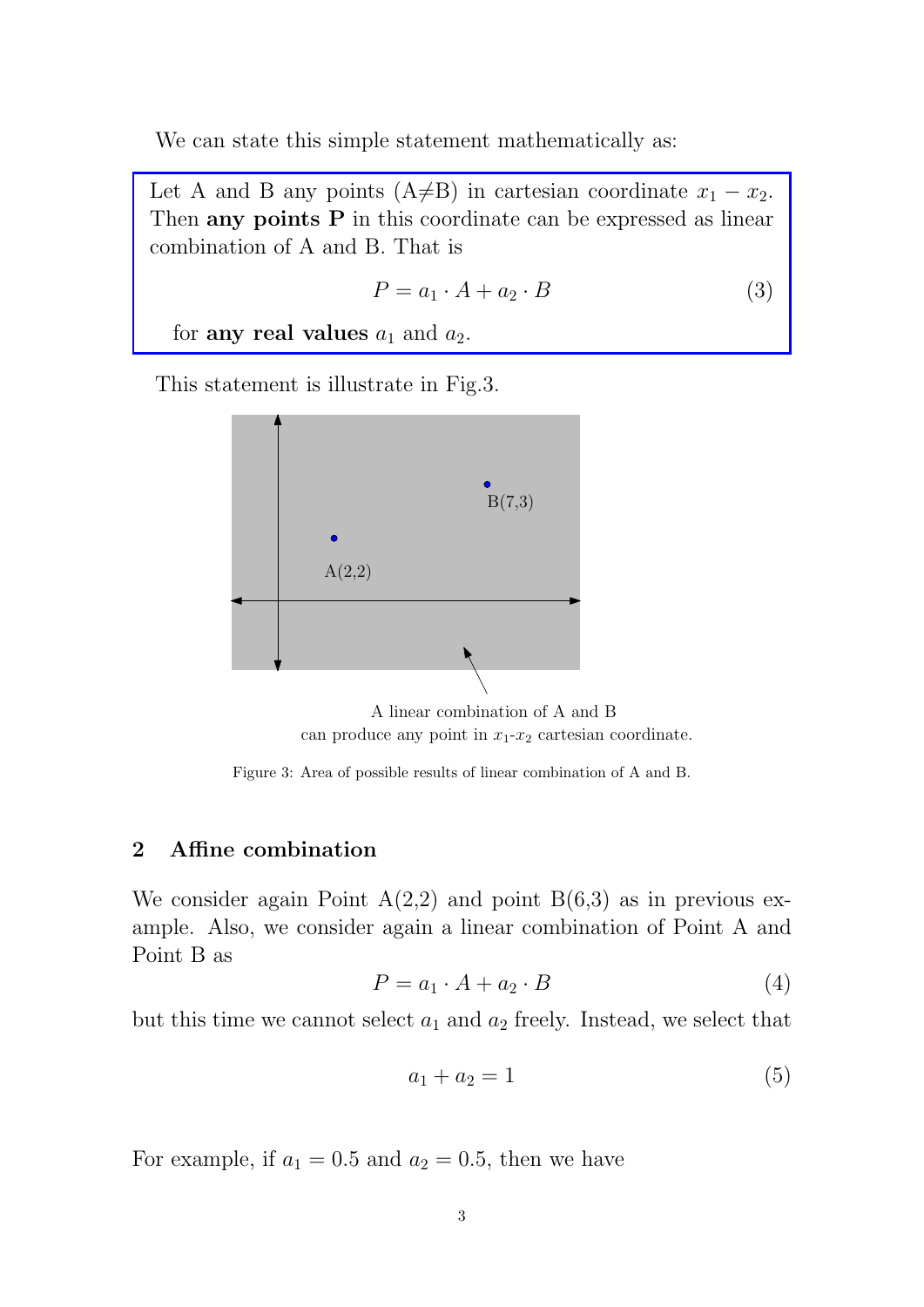$$
P = 0.5 \cdot A + 0.5 \cdot B = 0.5 \begin{bmatrix} 2 \\ 2 \end{bmatrix} + 0.5 \begin{bmatrix} 7 \\ 3 \end{bmatrix} = \begin{bmatrix} 4.5 \\ 2.5 \end{bmatrix}
$$
 (6)

This point is just middle point of A and B.

Again we choose another combination, which is  $a_1 = 0.9$  and  $a_2 =$ 0.1, then we have

$$
P = 0.9 \cdot A + 0.1 \cdot B = 0.9 \begin{bmatrix} 2 \\ 2 \end{bmatrix} + 0.1 \begin{bmatrix} 7 \\ 3 \end{bmatrix} = \begin{bmatrix} 2.5 \\ 2.1 \end{bmatrix}
$$
 (7)

This point is lie to the line segment AB and close to A (Fig.4)



Figure 4: Ilustration of a linear combination of point A and B for  $a_1 = 0.5$   $a_2 = 0.5$  and  $a_1 = 0.9$  $a_2 = 0.1$ 

How if we choose  $a_1 = 1$  and  $a_2 = 0$ , in this case we get  $P = A$ . Next how if we choose  $a_1 = 1.1$  and  $a_2 = -0.1$ , that is

$$
P = 1.1 \cdot A - 0.1 \cdot B = 1.1 \begin{bmatrix} 2 \\ 2 \end{bmatrix} - 0.1 \begin{bmatrix} 7 \\ 3 \end{bmatrix} = \begin{bmatrix} 1.5 \\ 1.9 \end{bmatrix}
$$
 (8)

Now the point P from the last combination of A and B lies at the left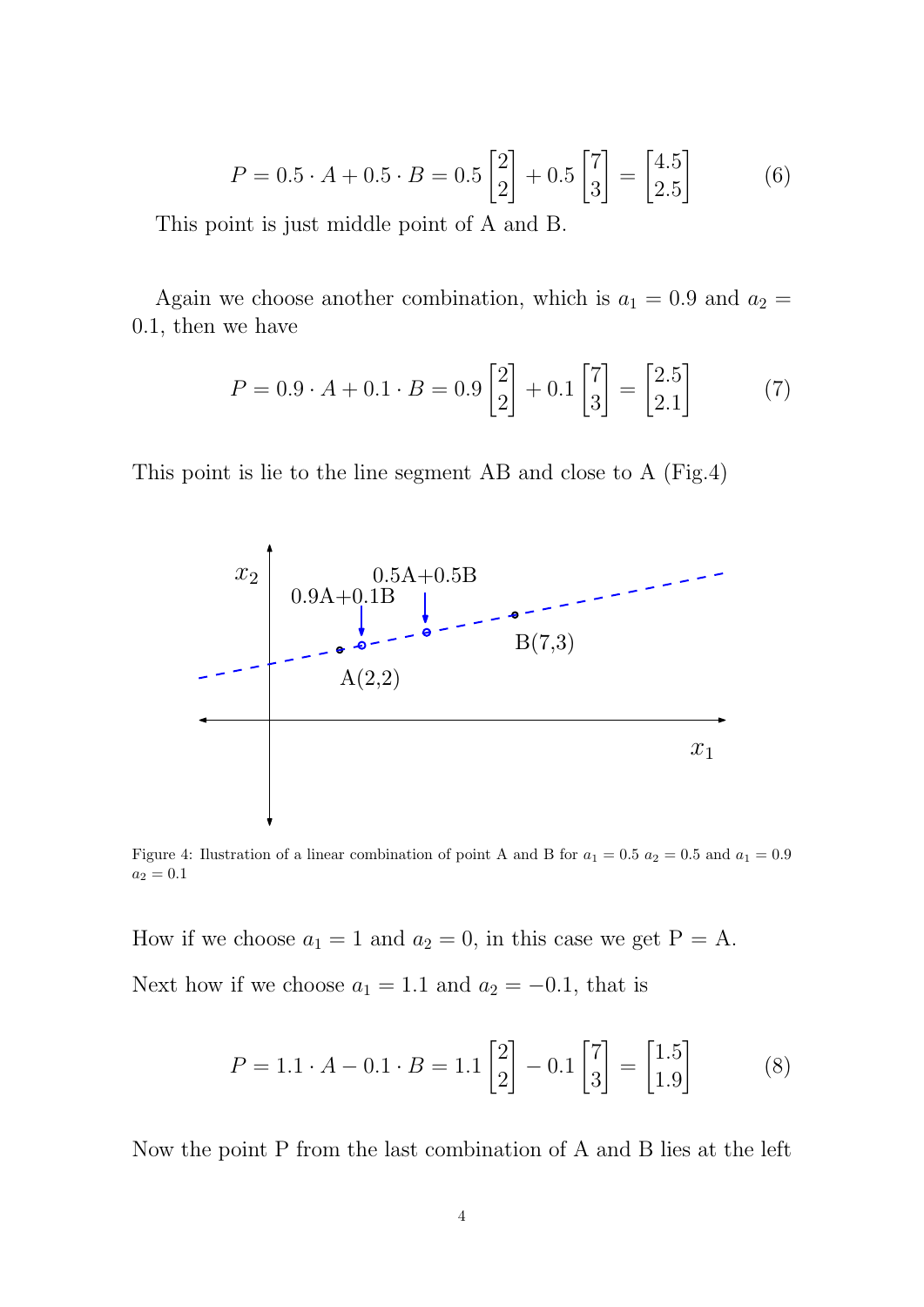

Figure 5: Ilustration of a linear combination of point A and B for  $a_1 = 0.5$   $a_2 = 0.5$  and  $a_1 = 0.9$  $a_2 = 0.1$ 

# of A  $(Fig.5)$ .

From this illustration, we conclude this simple fact from linear combination of  $P = a_1A + a_2B$  with  $a_1 + a_2 = 1$  gives the result of point P that lies on straight line that connects A and B.

The parameter  $a_1$  controls the influence of point A to P. Starting from  $a_1 = 0.5$  and increase it to 1 means that the point P shift from middle of segment AB to point A itself. If  $a_1$  is increased so that it greater than 1 (and  $a_2$  less than 0), then the point P now move to the left of A (i.e. outside of the segment AB, but still in the straight line that connect A and B).

From this simple observation, we can further generalize the role of  $a_2$ . The parameter  $a_2$  on the other hand controls the point B. Starting from  $a_2 = 0.5$  we are at mid point of line segment AB. Increasing  $a_2$ to 1, we move point P from mid point to the point B itself along the line segment AB. If we further increase  $a_2$  greater than 1 (i.e.  $a_1 \leq 0$ ), then the point P move outside of the segment AB at the right side of point B.

We can conclude now that a linear combination of A and B which is  $P = a_1A + a_2B$  produce a point P that lies on the **straight line** that connect A and B. This type of linear combination is called AFFINE combination.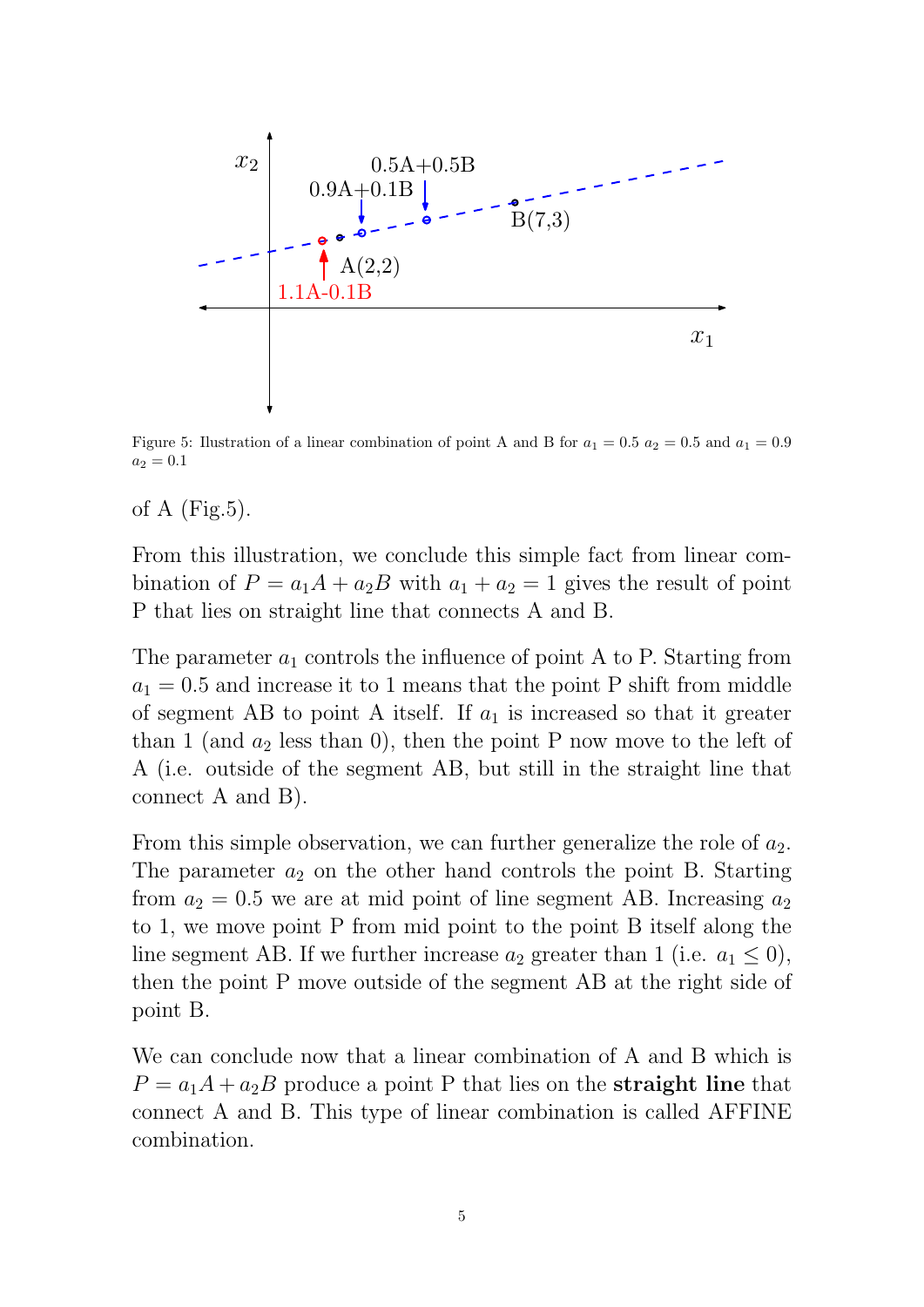AFFINE combination is combination of point A and B (i.e.  $P=$  $a_1A + a_2B$  with  $a_1 + a_2 = 1$ ) produces a point P that lies on the straight line that connects A and B. In other word, AFFINE combination is a special case of linear combination where  $a_1 + a_2 =$ 1 for any real value  $a_1$  and  $a_2$ .

# 3 Convex combination

In previous section we know that Affine combination is a special case of linear combination where  $a_1 + a_2 = 1$  and  $a_1$  and  $a_2$  are real numbers. Now we will consider a special case of Affine combination, which is called Convex combination. In affine combination, we can select  $a_1$  any real number and  $a_2$  adjusts correspondingly. In convex combination, we have  $a_1 + a_2 = 1$  AND  $a_1$  and  $a_2$  are **positives** real number.

Convex combination is a special case of affine combination, where  $a_1$  and  $a_2$  should be positives.

In complete words: Convex combination of point A and B is  $P =$  $a_1A + a_2B$  where  $a_1 + a_2 = 1$  and  $a_1 \ge 0$  and  $a_2 \ge 0$ .

What is physical interpretation of convex combination?

Recall again affine combination in previous section. If  $a_1 = 0.5$  and  $a_2 = 0.5$  then we know P is at the mid-point of line segment AB. If  $a_1 = 0.9$  and  $a_2 = 0.1$  then P is at line segment AB and closed to point A. If  $a_1 = 1$  and  $a_2 = 0$  then we are at point A. If  $a_1 = 0.1$  and  $a_2 = 0.9$  then point P is at line segment AB and closed to point B. If  $a_2 = 1$  and  $a_1 = 0$ , then point P is point B itself. Fig.??

From this short discussion, we are quite clear now with the terminology of linear combination, affine combination and convex combination.

Using this basis, we are ready to discuss the definition of convex area and convex function in the next sections.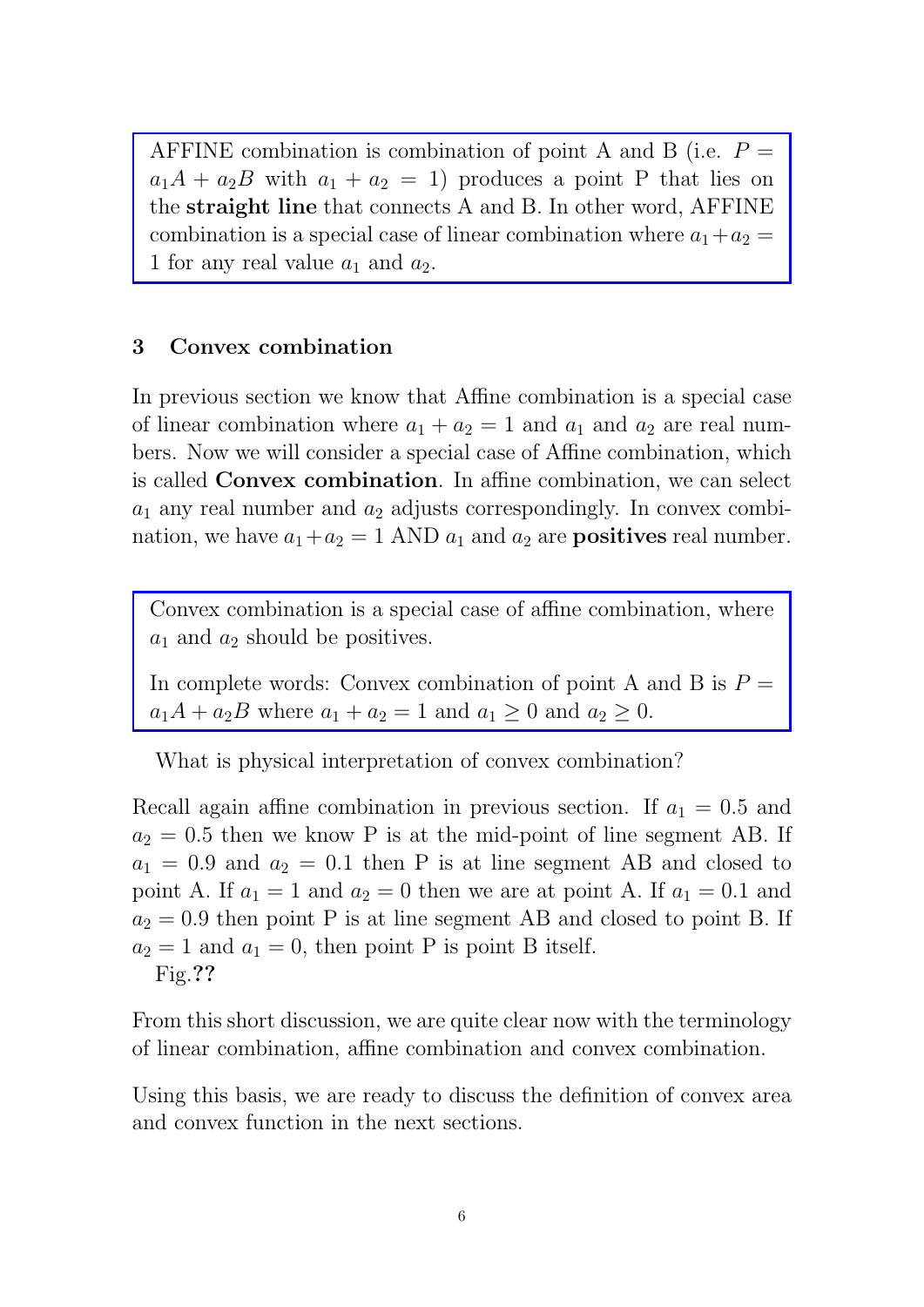

Figure 6: The possible result of Convex combination of point A and B is the line segment AB itself.

#### 4 Convex area

We consider three shapes as shown in Fig.7.



Figure 7: Example of three areas

Lets call first area be  $S_1$  and bounded by curve  $c_1$ , second area be  $S_2$  bounded by  $c_3$  and the last curve  $S_3$  and bounded by  $c_3$ .

If we take any two points in  $S_1$ , says A and B, than any convex combination of A and B will produce point a P which is also in  $S_1$  (Fig.8).



Figure 8: Convex combination of any two points in  $S_1$  is also in  $S_1$ 

Area  $S_1$  is called a convex area.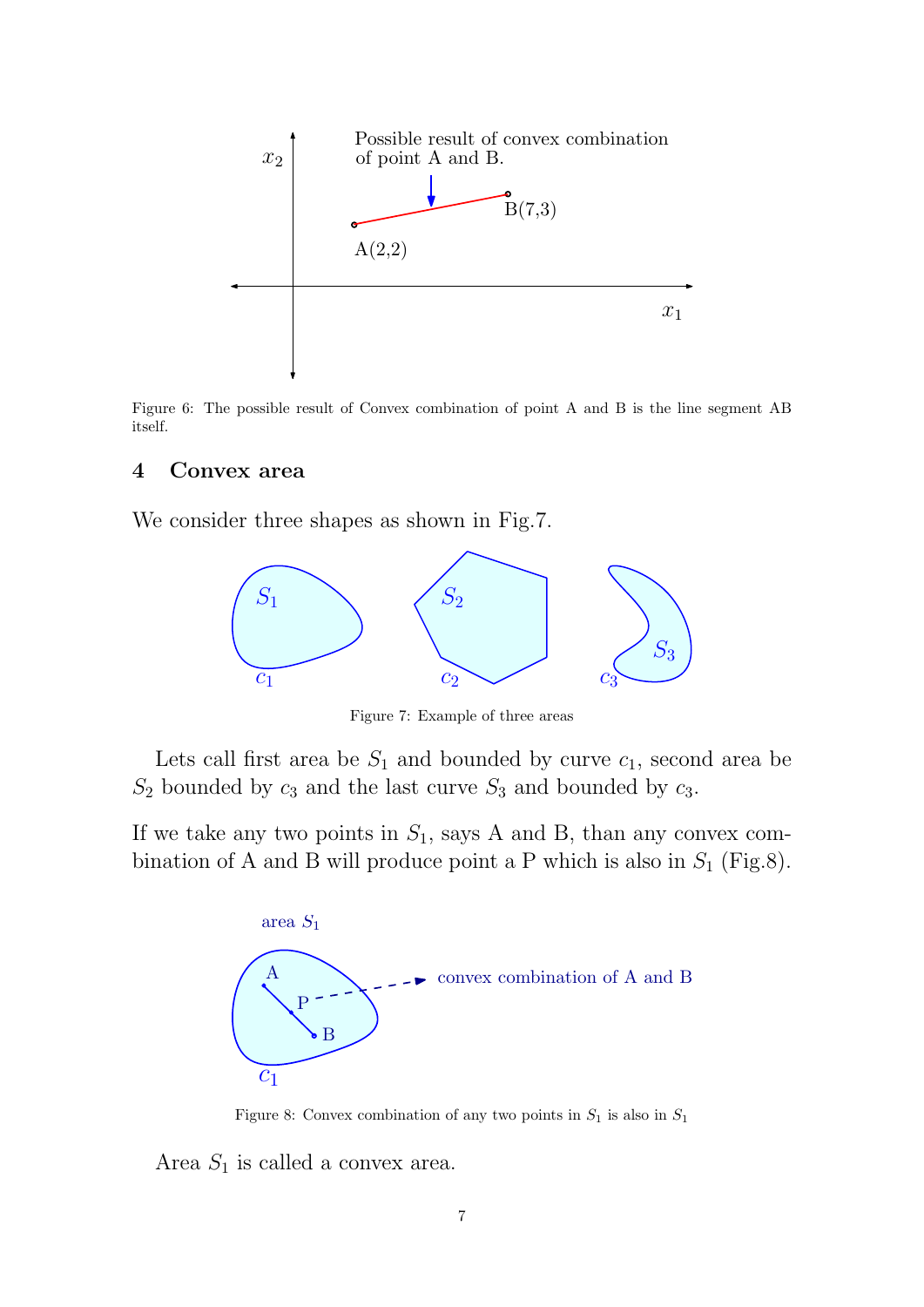With similar reasoning, we also know that area  $S_2$  (which is a polytope) is also a convex area.

Now we consider area  $S_3$ .  $S_3$  is not a convex area, since we can select point A and B as shown in Fig.9, and some convex combinations of A and B do not lie in  $S_3$ . Therefore  $S_3$  is not a convex area.



Figure 9: Ilustration of area  $S_3$ .

From this illustration, we now can state a convex area as

An area  $S$  is called convex, if for any convex combination of two points in  $S$  is also in  $S$ .

**Mathematically:** S is convex if  $A \in S$  and  $B \in S$  then point P which is  $P = a_1A + a_2B$  for  $a_1 + a_2 = 1$  and  $a_1 \ge 0$  and  $a_2 \ge 0$  is also  $\in S$ .

# 5 Convex function

In convex optimization, we often encounter the terminology of *convex* function. Consider two functions  $f(x)$  and  $g(x)$  as shown in Fig.10.

First, let us discuss the plot of  $f(x)$  as shown in Fig. 10.

Let  $x_A$  and  $x_B$  any two distinct points in x-axis. The values of function at these points are  $f(x_A)$  and  $f(x_B)$  respectively.

Now let  $x_P$  be any convex combination of  $x_A$  and  $x_B$ , i.e.  $x_P =$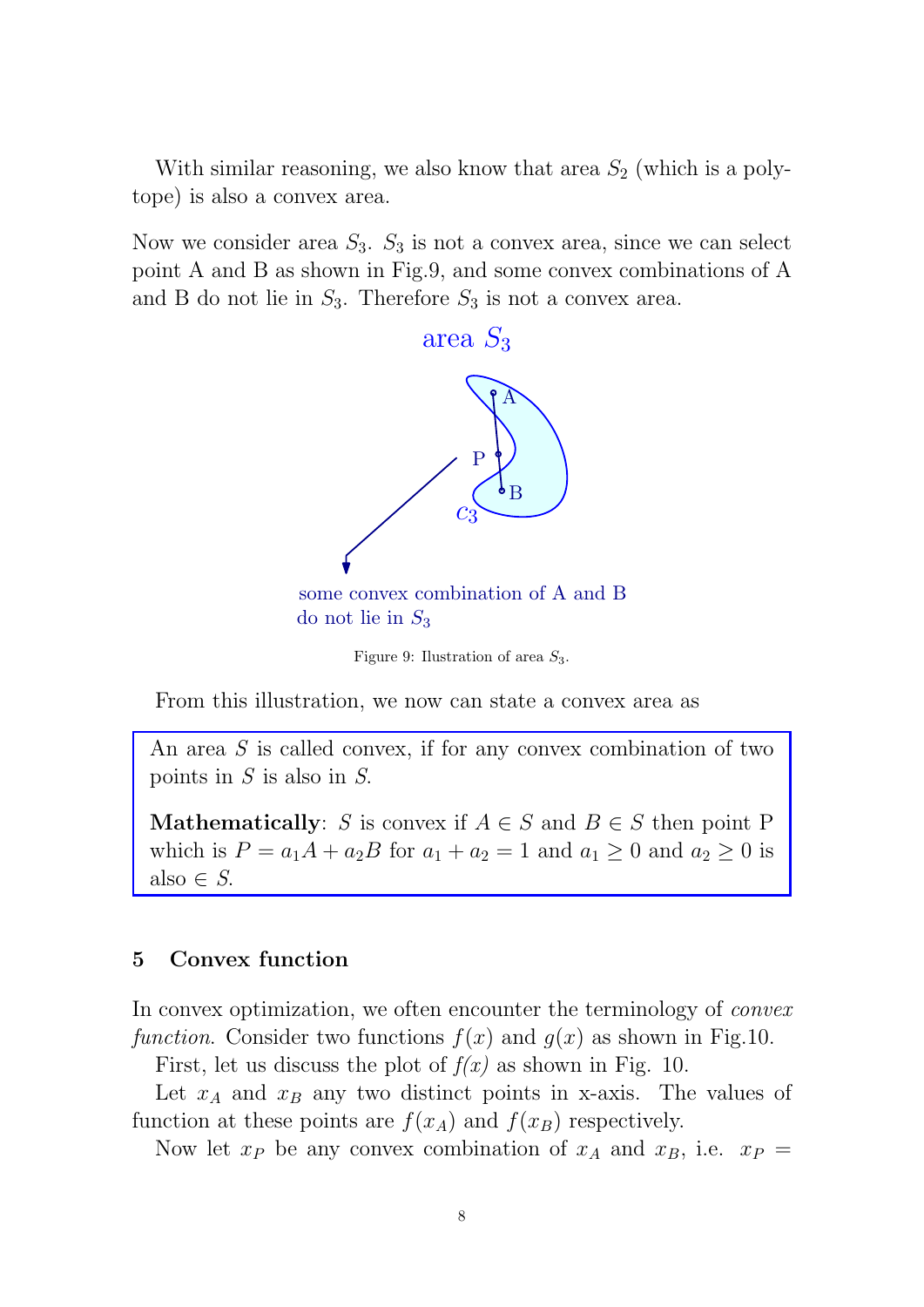

Figure 10: Two function of different nature  $f(x)$  and  $g(x)$ 



Figure 11: Function  $f(x)$  in detail.

 $a_1x_A + a_2x_B$ , for any non-negative  $a_1$  and  $a_2$  and  $a_1 + a_2 = 1$ . In other word

$$
f(x_P) = f(a_1 x_A + a_2 x_B) \tag{9}
$$

The value of  $f()$  at  $x_P$  is  $f(x_A)$  as shown in the Fig.11.

Now we do a similar convex combination on  $f(x_A)$  and  $f(x_b)$  using  $a_1$ and  $a_2$  that we have used for  $x_A$  and  $x_B$  to produce  $x_P$ . That is

$$
M = a_1 f(x_A) + a_2 f(x_B)
$$
 (10)

M is the result of this convex combination.